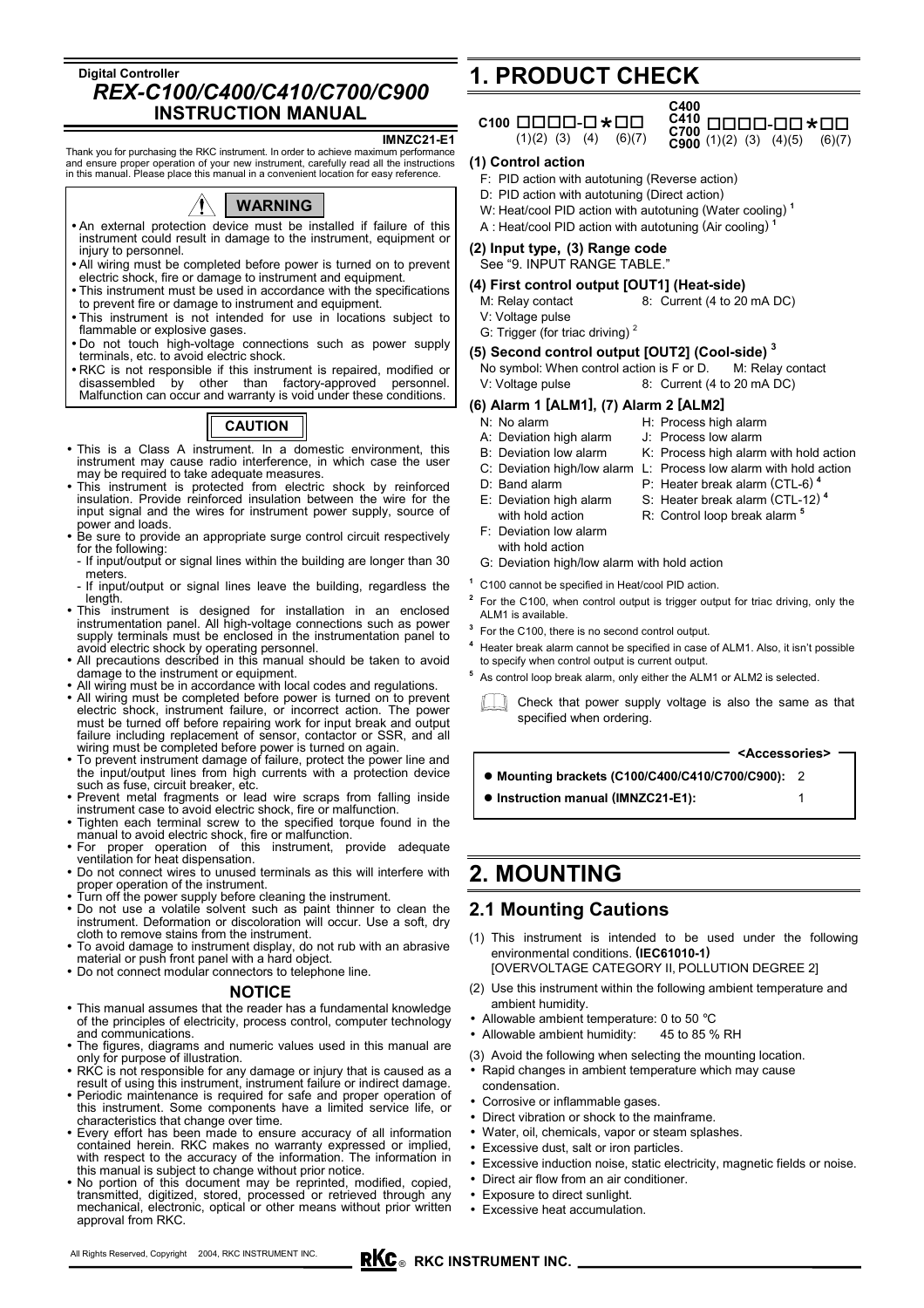# **2.2 Dimensions**











1 to 8 mm (C400/C410/C700/C900)

# **2.3 Mounting procedures**

### **C100**

 $\bullet$  When the controllers are mounted on **panel with 1 to 5 mm in thickness** Since the mounting brackets are already installed on the controller, insert the

controller into the panel front without removal of the brackets.

z **When the controllers are mounted on** 

**panel with 5 to 9 mm in thickness** Remove the mounting brackets from the controller with a slotted screwdriver. Engage each mounting bracket with holes marked with 5-9 on the housing and then insert the controller into the panel from the panel front.

### **C400/C410/C700/C900**

- *1.* Prepare the panel cutout as specified in 2.2 Dimensions.
- *2.* Insert the instrument through the panel cutout.
- *3.* Insert an upper mounting bracket along the bracket insertion groove from the back, and then engage a projection at the bracket end with a recess at the groove front and also insert metal fitting legs into slots.



Mounting bracket

Mounting bracket

 $\frac{1}{10}$  for 5 to 9 mm  $\overline{P}$  for 1 to 5 mm

- *4.* Tighten a bracket setscrew from the rear of the bracket with Phillips screwdriver. Do not overtighten the bracket setscrew.
- *5.* The other mounting bracket should be installed the same way described in  $3$  and  $4$

C900 is used in the above figures for explanation, but the same mounting procedures also apply to C400/C410/C700.

# **3. WIRING**



To prevent electric shock or instrument failure, do not turn on the power until all the wiring is completed.

# **3.1 Wiring Cautions**

- For thermocouple input, use the appropriate compensation wire.
- For RTD input, use low resistance lead wire with no difference in resistance between the three lead wires.
- To avoid noise induction, keep input signal wire away from instrument power line, load lines and power lines of other electric equipment.
- If there is electrical noise in the vicinity of the instrument that could affect operation, use a noise filter.
- **-** Shorten the distance between the twisted power supply wire pitches to achieve the most effective noise reduction.
- **-** Always install the noise filter on a grounded panel. Minimize the wiring distance between the noise filter output and the instrument power supply terminals to achieve the most effective noise reduction.
- **-** Do not connect fuses or switches to the noise filter output wiring as this will reduce the effectiveness of the noise filter.



- Power supply wiring must be twisted and have a low voltage drop.
- About 5 to 6 seconds are required as preparation time for contact output every time the instrument is turned on. Use a delay relay when the output line, is used for an external interlock circuit.
- This instrument is not furnished with a power supply switch or fuses. Therefore, if a fuse or power supply switch is required, install close to the instrument.
	- **-** Fuse type: Time-lag fuse
	- **-** Recommended fuse rating: Rated voltage 250 V Rated current: 1 A
- For an instrument with 24 V power supply, supply power from a SELV circuit.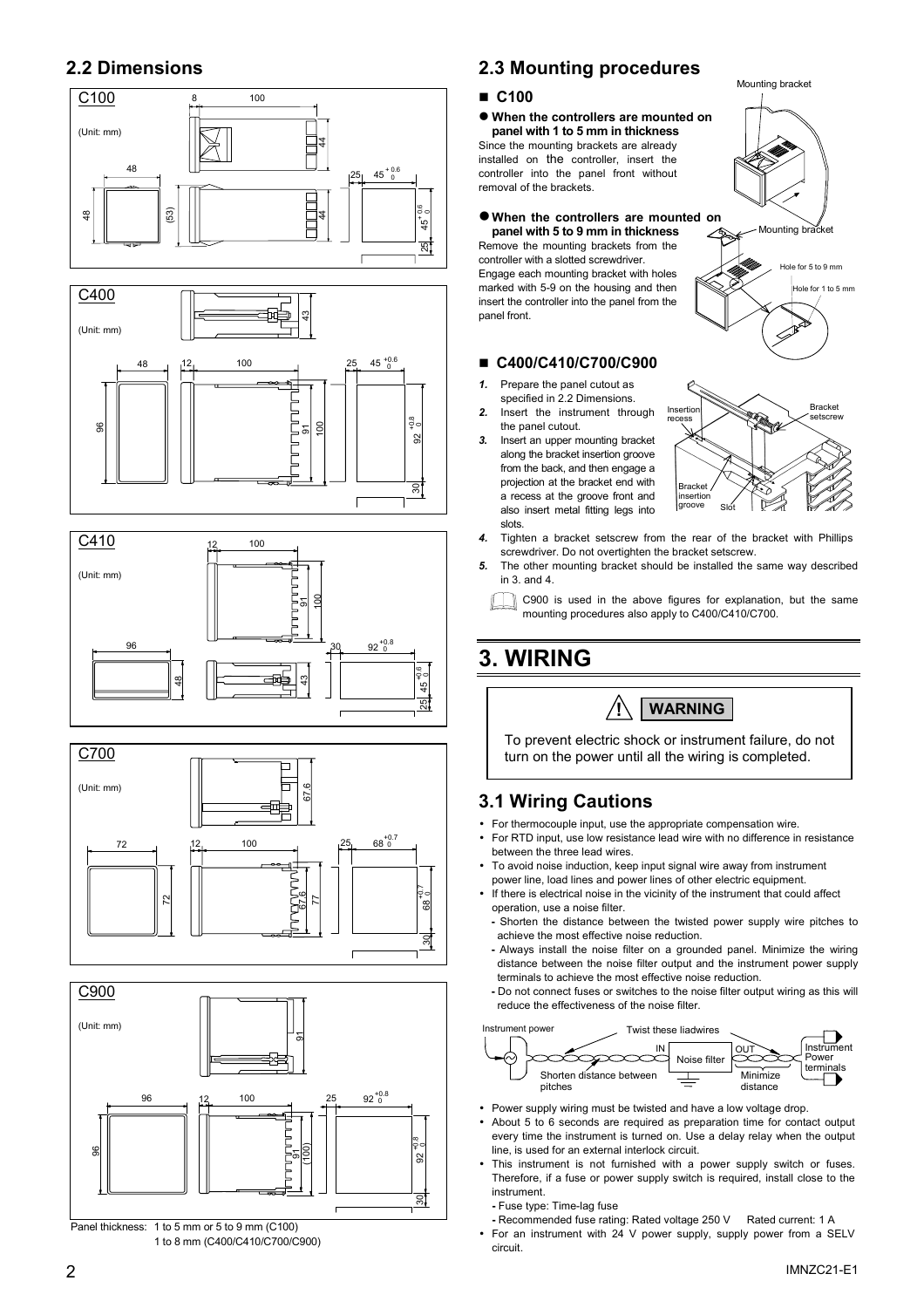# **3.2 Terminal Configuration**

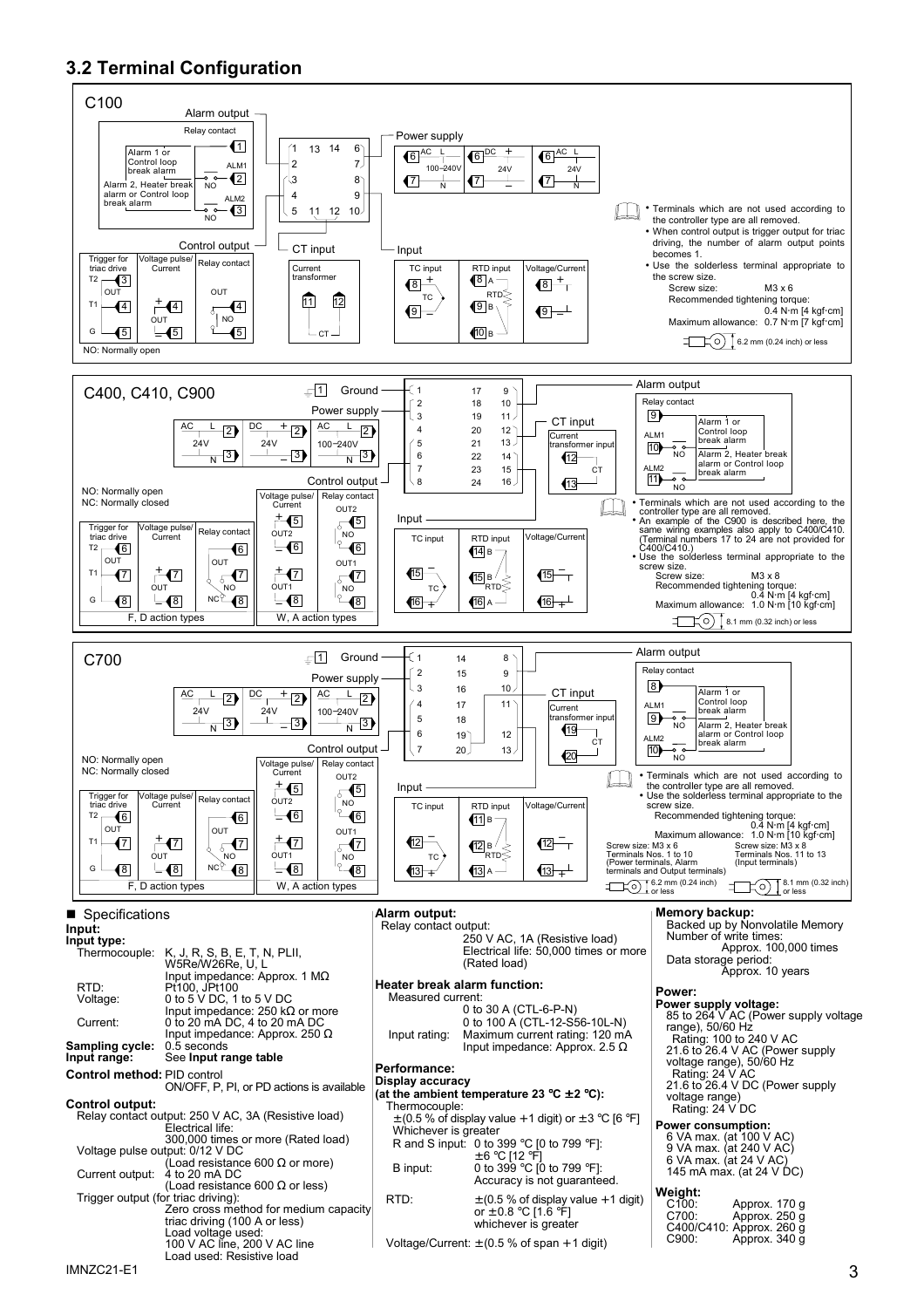# **4. PARTS DESCRIPTION**





### ■ Input type and input range display

This instrument immediately confirms the input type symbol and input range following power ON.

Example: When sensor type of input is K thermocouple.



### **5.2 Parameter List**

The following parameter symbols are displayed as the SET key is pressed.

 $\mathbb{L}$ Parameter symbols which are not related to existing functions on the controller are not displayed.

| Symbol | Name                                               | <b>Setting range</b>                                                                                                | <b>Description</b>                                                                                                     | <b>Factory set value</b>                                  |
|--------|----------------------------------------------------|---------------------------------------------------------------------------------------------------------------------|------------------------------------------------------------------------------------------------------------------------|-----------------------------------------------------------|
|        | Current<br>transformer (CT)<br>input value monitor | 0.0 to 100.0 A<br>[Display only]                                                                                    | Display input value from the current transformer.<br>Displayed only when the instrument has the<br>heater break alarml |                                                           |
|        | Alarm 1 set value<br>(ALM1)                        | Temperature input:<br>Deviation alarm, Process alarm:<br>$-1999$ to +9999 °C [°F] or<br>$-199.9$ to +999.9 ° C [°F] | Set the alarm 1 set value and alarm 2 set<br>value.<br>$\blacksquare$ For the alarm action type, see page 7.           | Temperature input:<br>50(50.0)<br>Voltage/current inputs: |
|        | Alarm 2 set value<br>(ALM2)                        | Voltage/current inputs:<br>Deviation alarm: $-199.9$ to $+200.0$ %<br>Process alarm: $-199.9$ to $+300.0$ %         | Alarm differential gap:<br>2 or 2.0 °C [°F]<br>Temperature input:<br>Voltage/current inputs: 0.2 % of span             | 5.0                                                       |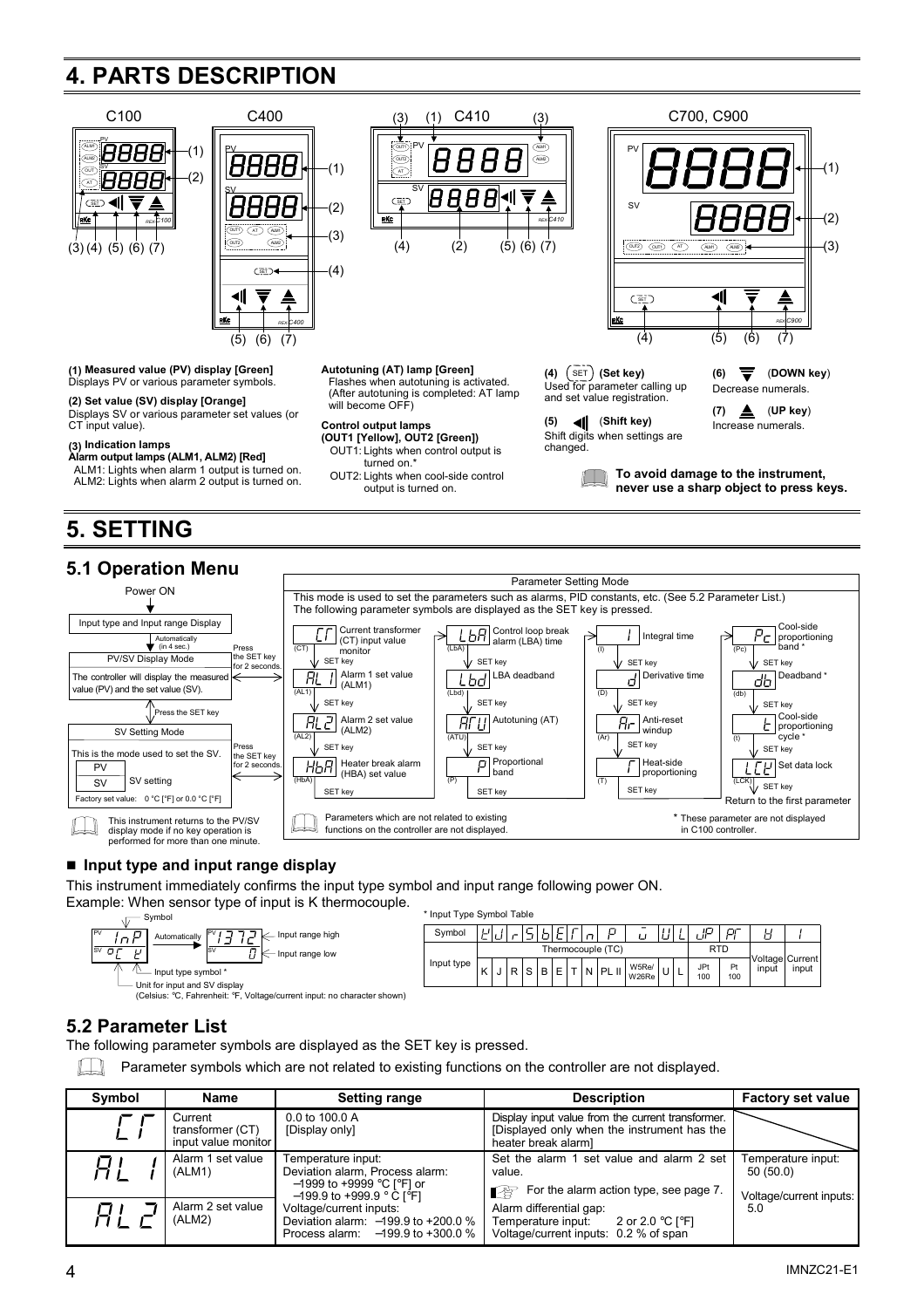| Symbol             | <b>Name</b>                                           | <b>Setting range</b>                                                                                                                                                            | <b>Description</b>                                                                                                                                                                    | <b>Factory set value</b>                                        |
|--------------------|-------------------------------------------------------|---------------------------------------------------------------------------------------------------------------------------------------------------------------------------------|---------------------------------------------------------------------------------------------------------------------------------------------------------------------------------------|-----------------------------------------------------------------|
|                    | Heater break<br>alarm (HBA) set<br>value <sup>1</sup> | 0.0 to 100.0 A                                                                                                                                                                  | Alarm value is set by referring to input value<br>from the current transformer (CT).<br>Used only for single-phase.                                                                   | 0.0                                                             |
|                    | Control loop break<br>alarm (LBA) time <sup>2</sup>   | 0.1 to 200.0 minutes                                                                                                                                                            | Set control loop break alarm set value.                                                                                                                                               | 8.0                                                             |
|                    | LBA deadband <sup>3</sup>                             | Temperature input:<br>0 to 9999 °C [°F]<br>Voltage/current inputs:<br>0 to 100 % of span                                                                                        | Set the area of not outputting LBA.<br>No LBA deadband functions with 0 set.<br>Differential gap:<br>Temperature input:<br>$0.8 °C$ [ $°F$ ]<br>Voltage/current inputs: 0.8 % of span | $\Omega$                                                        |
|                    | Autotuning (AT)                                       | 0: AT end or cancel<br>1: AT start or execution                                                                                                                                 | Turns the autotuning ON/OFF.                                                                                                                                                          | $\Omega$                                                        |
|                    | Proportional band                                     | Temperature input:                                                                                                                                                              | Set when PI, PD or PID control is performed.                                                                                                                                          | Temperature input:                                              |
|                    |                                                       | $1(0.1)$ to span<br>$0.1 \text{ °C}$ [ $\text{ °F}$ ] resolution:<br>Within 999.9 °C $\lceil$ °F1                                                                               | Heat/cool PID action: Proportional band<br>setting on the heat-side.                                                                                                                  | 30(30.0)                                                        |
|                    |                                                       | Voltage/current inputs:<br>0.1 to 100.0 % of span                                                                                                                               | ON/OFF action control when set to 0 (0.0).<br>ON/OFF action differential gap:<br>Temperature input:<br>2 (0.2) °C [°F]<br>Voltage/current inputs: 0.2 % of span                       | Voltage/current inputs:<br>3.0                                  |
|                    | Integral time                                         | 1 to 3600 seconds<br>(0 second: PD action)                                                                                                                                      | Set the time of integral action to eliminate the<br>offset occurring in proportional control.                                                                                         | 240                                                             |
| l 1                | Derivative time                                       | 1 to 3600 seconds<br>(0 second: PI action)                                                                                                                                      | Set the time of derivative action to improve<br>control stability by preparing for output<br>changes.                                                                                 | 60                                                              |
|                    | Anti-reset windup<br>(ARW)                            | 1 to 100 % of heat-side proportional<br>band (0 %: Integral action OFF)                                                                                                         | Overshooting and undershooting are<br>restricted by the integral effect.                                                                                                              | 100                                                             |
|                    | Heat-side                                             | 1 to 100 seconds                                                                                                                                                                | Set control output cycle.                                                                                                                                                             | Relay contact output: 20                                        |
|                    | proportioning<br>cycle                                | (Not displayed if the control output is<br>current output.)                                                                                                                     | Heat/cool PID action:<br>Heat-side proportioning cycle                                                                                                                                | Voltage pulse output/<br>Trigger output for triac<br>driving: 2 |
| $\bar{\mathsf{L}}$ | Cool-side<br>proportional band                        | 1 to 1000 % of heat-side<br>proportional band                                                                                                                                   | Set cool-side proportional band when<br>heat/cool PID action.                                                                                                                         | 100                                                             |
|                    | Deadband                                              | Temperature input:<br>$-10$ to +10 °C [°F] or<br>$-10.0$ to $+10.0$ °C [°F]<br>Voltage/current inputs:<br>$-10.0$ to +10.0 % of span                                            | Set control action deadband between<br>heat-side and cool-side proportional bands.<br>Minus $(-)$ setting results in overlap.                                                         | 0 or 0.0                                                        |
|                    | Cool-side                                             | 1 to 100 seconds                                                                                                                                                                | Set control cool-side output cycle for                                                                                                                                                | Relay contact output: 20                                        |
| F                  | proportioning<br>cycle                                | (Not displayed if the control output is<br>current output.)                                                                                                                     | heat/cool PID action.                                                                                                                                                                 | Voltage pulse output: 2                                         |
|                    | Set data lock<br>(LCK)                                | 0100: No set data locked<br>(All parameters changeable)<br>0101: Set data locked<br>(All parameters locked)<br>0110: Only the set value (SV) is<br>changeable with the set data | Performs set data change enable/disable.                                                                                                                                              | 0100                                                            |
|                    |                                                       | locked                                                                                                                                                                          |                                                                                                                                                                                       |                                                                 |

#### **1 Heater Break Alarm (HBA) function**

The HBA function monitors the current flowing through the load by a dedicated current transformer (CT), compares the measured value with the HBA set value, and detects a fault in the heating circuit.

#### **Low or No current flow (Heater break, malfunction of the control device, etc.):**

When the control output is ON and the current transformer input value is equal to or less than the heater break determination point for the preset number of consecutive sampling cycle, an alarm is activated.

#### **Over current or short-circuit:**

When the control output is OFF and the current transformer input value is equal to or greater than the heater break determination point for the preset number of consecutive sampling cycle, an alarm is activated.

#### **Precaution for HBA setting:**

- Displayed only for when HBA is selected as Alarm 2.
- HBA is not available on a current output.
- Set the set value to approximately 85 % of the maximum reading of the CT input.
- Set the set value to a slightly smaller value to prevent a false alarm if the power supply may become unstable.
- When more than one heater is connected in parallel, it may be necessary to increase the HBA set value to detect a single heater failure.
- When the current transformer is not connected or the HBA set value is set to "0.0", the HBA is turned on.

#### **2 Control Loop Break Alarm (LBA) function**

The LBA function is used to detect a load (heater) break or a failure in the external actuator (power controller, magnet relay, etc.), or a failure in the control loop caused by an input (sensor) break. The LBA function is activated when control output reaches 0 % or 100 %. LBA monitors variation of the measured value (PV) for the length of LBA time. When the LBA time has elapsed and the PV is still within the alarm determination range, the LBA will be ON.

### $10MZC21-E1$

### **Precaution for LBA setting:**

- Displayed only for when LBA is selected as Alarm 1 or Alarm 2.
- No control loop break alarm can be used at heat/cool PID control action.
- The LBA function can not be activated when AT function is turned on.
- The LBA function is activated when control output reaches 0 % or 100 %. The time required for the LBA output to turn on includes both the time from the initial occurrence of loop failure and the LBA setting time. Recommended setting for LBA is for the set value of the LBA to be twice the value of the integral time (I).
- If LBA setting time does not match the controlled object requirements, the LBA selling time should be lengthened.

If setting time is not correct, the LBA will malfunction by turning on or off at inappropriate times or not turning on at all.

#### **3 LBA Deadband function**

The LBA may malfunction due to external disturbances. To prevent malfunctioning due to external disturbance, LBA deadband (LBD) sets a neutral zone in which LBA is not activated. When the measured value (PV) is within the LBD area, LBA will not be activated. If the LBD setting is not correct, the LBA will not work correctly.

|                                                                                   | - LBD differential gap* |                                     |                                               |
|-----------------------------------------------------------------------------------|-------------------------|-------------------------------------|-----------------------------------------------|
| Alarm area                                                                        | Non-alarm area          |                                     | Alarm area                                    |
| Low                                                                               |                         |                                     | High                                          |
|                                                                                   | Set value (SV)          | LBD set value                       |                                               |
| A: During temperature rise: Alarm area<br>During temperature fall: Non-alarm area |                         | During temperature fall: Alarm area | B: During temperature rise: Non-alarm area    |
| * TC and RTD inputs: 0.8 °C [°F] (fixed)                                          |                         |                                     | Voltage/Current inputs: 0.8 % of span (fixed) |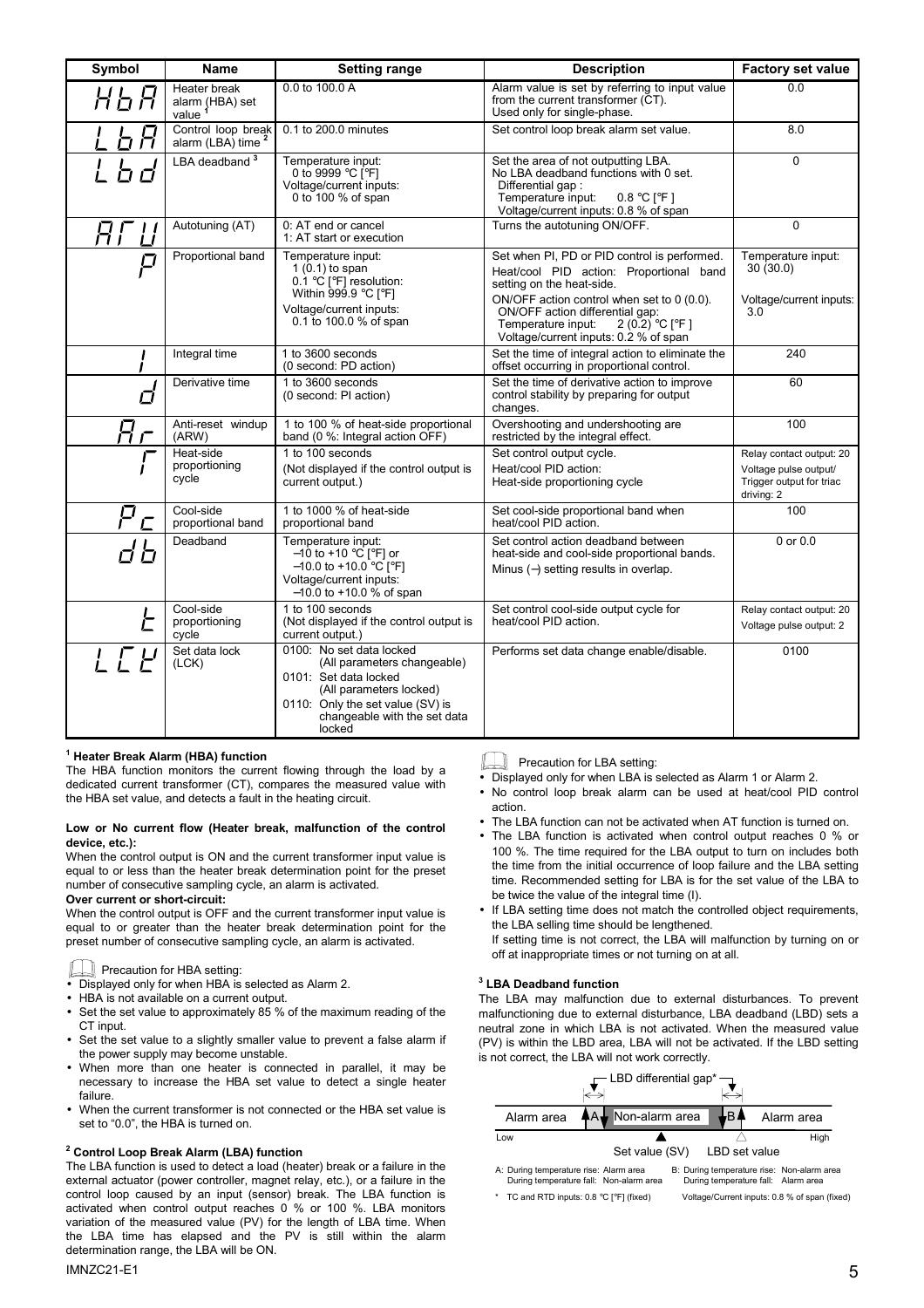# **5.3 Changing Parameter Settings**

Procedures to change parameter settings are shown below.





#### **• Change parameters other than the set value (SV)**

The changing procedures are the same as those of example 2 to 4 in the above " $\bullet$  Change the set value (SV)". Pressing the SET key after the setting end shifts to the next parameter. When no parameter setting is required,

# **6. OPERATION**

### **CAUTIONS**

- z**All mounting and wiring must be completed before the power is turned on. If the input signal wiring is disconnected or short-circuited (RTD input only), the instrument determines that burnout has occurred.** 
	- − Displays:
	- Upscale: Thermocouple input, RTD input (when input break)<br>• Downscale: Thermocouple input (specify when ordering).
	- Thermocouple input (specify when ordering), RTD input (when short-circuited), Voltage input (1 to 5 V DC), Current input (4 to 20 mA DC)
	- For the voltage (0 to 5 V DC) or current (0 to 20 mA DC) input, the display becomes indefinite (display of about zero value).
	- Outputs:
	- Control output: OFF (Heat/Cool control: the control output on both heat-side and cool-side is turned off)
	- Alarm output: Both of the Alarm 1 and Alarm 2 outputs of this instrument are turned on when burnout occurs regardless of any of the following actions taken. (High alarm, low alarm, etc.) In addition, when used for any purposes other than these alarms (event, etc.), specify the Z-124 specification (not to be forcibly turned on).
- z**A power failure of 20 ms or less will not affect the control action. When a power failure of more than 20 ms occurs, the instrument assumes that the power has been turned off. When power returns, the controller will retain the conditions that existed prior to shut down.**
- z**The alarm hold action is activated when not only the power is turned on, but also the SV is changed.**

### **6.1 Operating Precautions**

- (1) All mounting and wiring must be completed before the power is turned on. (2) The settings for the SV and all parameters should be appropriate for the
- controlled object.
- (3) A power supply switch is not furnished with this instrument. It is ready to operate as soon as the power is turned on.

# **6.2 Set Data Lock (LCK) Function**

The set data lock restricts parameter setting changes by key operation. This function prevents the operator from making errors during operation.

| Set value | Parameters which can be changed    |
|-----------|------------------------------------|
| 0100      | All parameters [Factory set value] |
| 0101      | No parameters [All Locked]         |
| 0110      | <b>SV</b>                          |

Parameters protected by Set Data Lock function are still displayed for monitoring.

### **6.3 Autotuning (AT) Function**

Autotuning (AT) automatically measures, calculates and sets the optimum PID<br>and LBA constants. The following conditions are necessary to carry out<br>autotuning and the conditions which will cause the autotuning to sto

Caution for using the Autotuning (AT)<br>When a temperature change (UP and/or Down) is 1 °C or less per<br>When a temperature change (UP and/or Down) is 1 °C or less per<br>minute during Autotuning, Autotuning may be cancelled bef

**■ Requirements for AT start**<br>Start the autotuning when all following conditions are satisfied:<br>● Prior to starting the AT function, end all the parameter settings other than PID

- and LBA.
- Confirm the LCK function has not been engaged.

When the autotuning is finished, the controller will automatically returns to PID control.

#### **Requirements for AT cancellation**

The autotuning is canceled if any of the following conditions exist. • When the set value (SV) is changed.

- 
- When the PV bias value is changed. When the PV becomes abnormal due to burnout. When the power is turned off.
- 
- When power failure longer than 20 ms occurs.
- If the AT is canceled, the controller immediately changes to PID control. The PID values will be the same as before AT was activated.

When AT is completed, the controller immediately changes to PID control. If the control system does not allow the AT cycling process, set each PID constant manually to meet the needs of the application.

# **7. INITIAL SETTING**

# **! WARNING**

**Parameters in the Initialization mode should be set according to the**  application before setting any parameter related to operation. Once<br>the Parameters in the Initialization mode are set correctly, those<br>parameters are not necessary to be changed for the same application<br>under normal condit **any responsibility for malfunction or failure as a result of improper changes in the Initialization mode.** 

### **7.1 Go to Initialization Mode**

- *1.* Turn on the power to this controller. The instrument goes to the PV/SV
- display after confirming input type symbol and input range.<br>2. Press the SET key for five seconds to go to the Parameter Setting Mode<br>from the PV/SV display.<br>3. Press the SET key until "LCK" (Set Data Lock display) will be
- 
- *4.* The high-lighted digit indicates which digit can be set. Press shift key to high-light the hundreds digit. (The section in each image of the controller shows the digits which are not high-lighted.)



CT1 input value display The parameter displayed varies ПO

- on the instrument specification.
- *7.* Press the shift key for five seconds while pressing the SET key to go to the Initialization Mode. When the controller goes to the Initialization Mode, "SL1" will be displayed.

SV



### **7.2 Exit Initialization Mode**

#### **When any parameter setting is changed in the Initialization Mode, check all parameter set values in SV Setting Mode and Parameter Setting Mode.**

- 1. Press the shift key for five seconds while pressing the SET key from any display in the Initialization Mode. The controller goes back to the operation mode and the PV/SV display will be displayed.<br>2. Press the SET key f
- 

SV PV

SV PV

*3.* Press the SET key until "LCK" (Set Data Lock display) will be displayed. *4.* The high-lighted digit indicates which digit can be set. Press shift key to high-light the hundreds digit.



**5.** Press the SET key to store the new set value. The display goes to the next parameter, and the Initialization mode is locked.

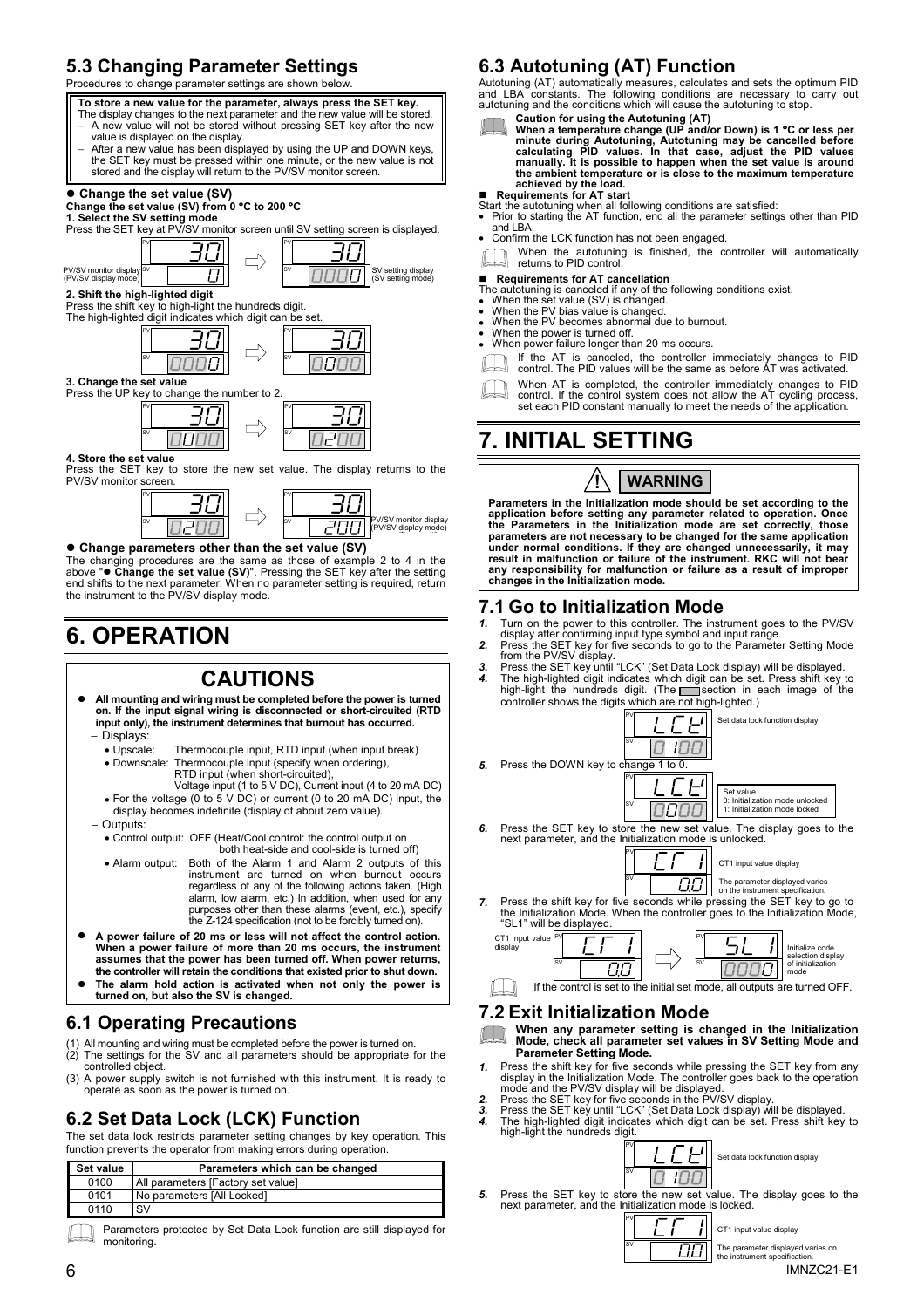## **7.3 Initial Setting Menu**

Display flowcharts in Initialization mode are shown in the following.

Do not change to the **section parameters and any parameter in the Initialization mode which is not described in the initial setting menu below. It may result in malfunction or failure of the instrument.**



# **7.4 Input Type Selection (SL1)**

**When any parameter setting is changed in the Initialization Mode, check all parameter set values in SV Setting Mode and Parameter Setting Mode.**  Factory set value varies depending on the input type.

| Factory set value varies depending on the input type. |                          |              |                 |  |
|-------------------------------------------------------|--------------------------|--------------|-----------------|--|
| Set value                                             | Input type               |              | <b>Hardware</b> |  |
| 0000                                                  | Κ                        |              |                 |  |
| 0001                                                  |                          |              |                 |  |
| 0010                                                  |                          |              |                 |  |
| 0011                                                  | F                        |              |                 |  |
| 0100                                                  | N                        |              | A               |  |
| 0111                                                  | R                        | Thermocouple |                 |  |
| 1000                                                  | S                        | (TC)         |                 |  |
| 1001                                                  | B                        |              |                 |  |
| 1010                                                  | W5Re/W26Re               |              |                 |  |
| 1011                                                  | PL II                    |              |                 |  |
| 0101                                                  |                          |              | B               |  |
| 0110                                                  |                          |              |                 |  |
| 1100                                                  | Pt100 $\Omega$ (JIS/IEC) | <b>RTD</b>   | C               |  |
| 1101                                                  | JPt100 $\Omega$ (JIS)    |              |                 |  |
| 1110                                                  | 0 to $5$ V DC            | Voltage      |                 |  |
| 1111                                                  | 1 to 5 V DC              |              |                 |  |
| 1110                                                  | 0 to 20 mA DC            | Current      | E               |  |
| 1111                                                  | 4 to 20 mA DC            |              |                 |  |

Conduct setting so as to meet the instrument specification (input type). Setting change between different symbols may cause malfunction, but the setting can be changed when hardware types have the same symbol. However, when the setting is changed, always reset "SLH" and "SLL" (See page 8).

#### **Change Settings**

**Example: Change the input type from "K" to "J" 1.** Press the SET key. The display will go to SL1.

- Press the SET key. The display will go to SL1.
- PV i SV 0000 Input type selection PV SV

*2.* Press the UP key to change the number to 1.

*3.* Press the SET key to store the new set value. The display goes to the next parameter.

### **7.5 Temperature Unit and Cooling Type Selection (SL2)**

**Inappropriate settings may result in malfunction. Control type between Heat Only and Heat/Cool cannot be changed by this parameter.** 

Factory set value varies depending on the instrument specification.

| <b>Description</b>  |                                                    |
|---------------------|----------------------------------------------------|
| Temperature<br>unit | Cooling type selection                             |
| °C                  | Air cooling (A type) or Heat only type (F, D type) |
| $\circ \mathsf{F}$  | Air cooling (A type) or Heat only type (F, D type) |
| °C                  | Water cooling (W type)                             |
| $\circ \mathsf{F}$  | Water cooling (W type)                             |
|                     |                                                    |

### **Change Settings**

**Example: Change the temperature unit of the Heat only type from "**°**C (0000)" to "**°**F (0001)"** 

- *1.* Press the SET key until SL2 is displayed.
- *2.* Press the UP key to change the number to 1.

| P      |  |  |
|--------|--|--|
| $\sim$ |  |  |

Press the SET key to store the new set value. The display goes to the next parameter.

### **7.6 Alarm 1 [ALM1] Type Selection (SL4) Alarm 2 [ALM2] Type Selection (SL5)**

If the alarm function is not provided with the instrument when shipped from the factory, no alarm output is available by changing SL4 and/or SL5.

- **SL4 is set to 0000 in the following cases.**
- - **When the instrument does not have ALM1 output When Control Loop Break Alarm (LBA) is provided and assigned to ALM1**

**SL5 is set to 0000 in the following cases.** 

- **When the instrument does not have ALM2 output** 
	- **When Control Loop Break Alarm (LBA) is provided and assigned to ALM2**
	- **When the SV alarm is provided and assigned to ALM2**
	- **When the Heater Break Alarm (HBA) is provided**

Factory set value varies depending on the instrument specification.

| Set value | Details of setting                          |  |
|-----------|---------------------------------------------|--|
| 0000      | No alarm                                    |  |
| 0001      | Deviation high alarm                        |  |
| 0101      | Deviation low alarm                         |  |
| 0010      | Deviation high/low alarm                    |  |
| 0110      | Band alarm                                  |  |
| 0011      | Process high alarm                          |  |
| 0111      | Process low alarm                           |  |
| 1001      | Deviation high alarm with hold action *     |  |
| 1101      | Deviation low alarm with hold action *      |  |
| 1010      | Deviation high/low alarm with hold action * |  |
| 1011      | Process high alarm with hold action *       |  |
| 1111      | Process low alarm with hold action *        |  |
|           |                                             |  |

Hold action:

When Hold action is ON, the alarm action is suppressed at start-up or the control set value change until the measured value enters the non-alarm range.

#### **• Alarm action type**

Both of the Alarm 1 and Alarm 2 outputs of this instrument are turned on when burnout occurs regardless of any of the following actions taken (High alarm, low alarm, etc.). In addition, when used for any purposes other than these alarms (event, etc.), specify the Z-124 specification (not to be forcibly turned on).



#### **Change Settings**

# **Example: Change the ALM1 type from "Deviation high alarm (0001)" to "Deviation low alarm (0101)"**

- Press the SET key three times at SL1 until SL4 is displayed.
- *2.* Press the shift key to high-light the hundreds digit.



*4.* Press the SET key to store the new set value. The display goes to the next parameter.

# **7.7 PV bias (Pb)**

The value set in the PV bias is added to the input value (actual measured value) to correct the input value. The PV bias is used to correct the individual variations in the sensors or when there is difference between the measured values (PV) of other instruments.

| Temperature input:                             | $-1999$ to +9999 °C I°F1 or          |
|------------------------------------------------|--------------------------------------|
|                                                | $-199.9$ to +999.9 °C [°F]           |
| Voltage/current inputs: $-199.9$ to $+200.0$ % |                                      |
| Temperature input:                             | $0 °C$ [ $°F$ ] or $0.0 °C$ [ $°F$ ] |
| Voltage/current inputs: 0.0 %                  |                                      |
|                                                |                                      |